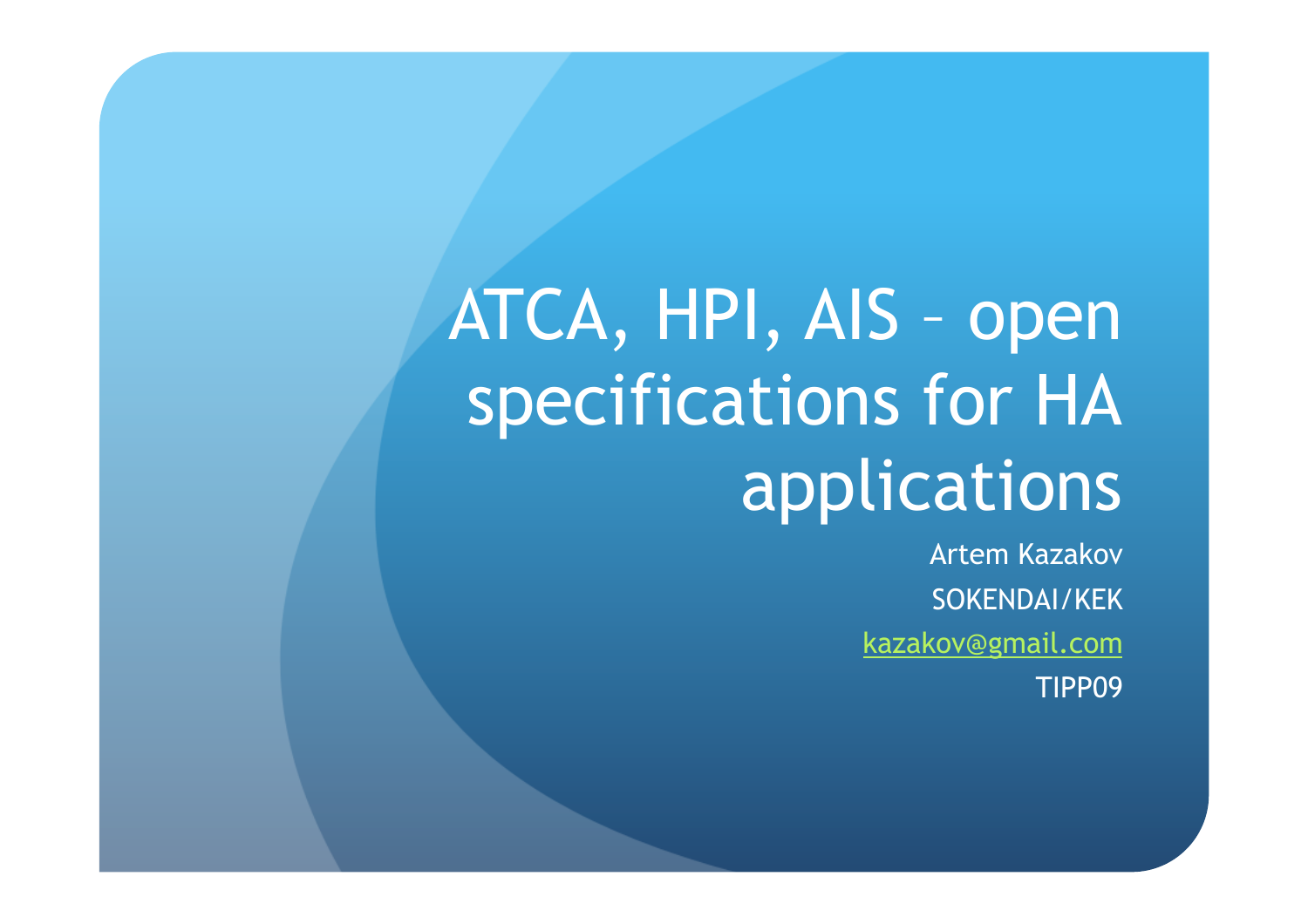#### **Outline**

- New CS and ATCA as platform of choice
- Service Availability Forum (SAF)
- Hardware Platform Interface (HPI)
- Application Interface Specification (AIS)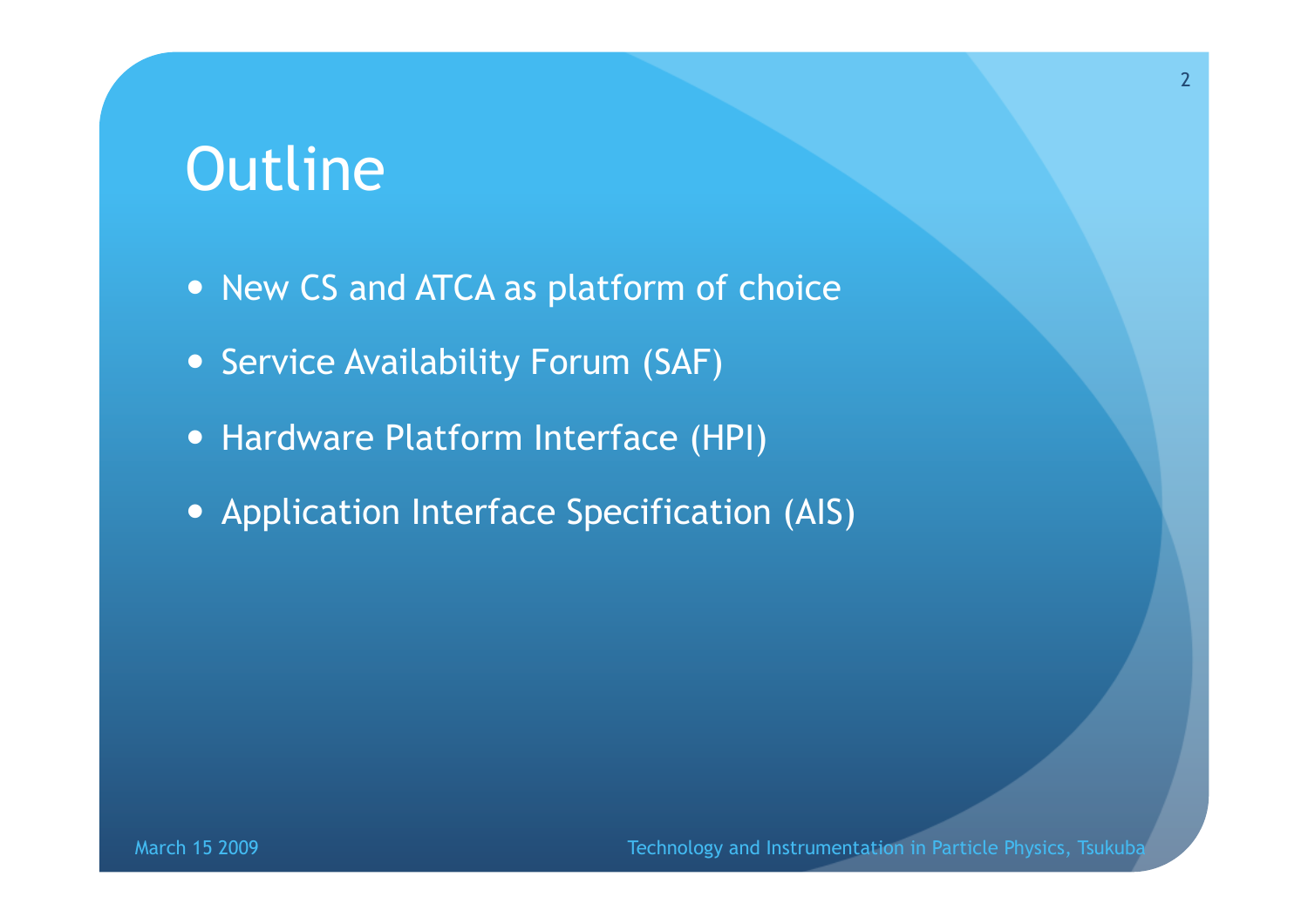### ILC Control System requirements

- Overall Control system availability goals of 99% -99.9%
	- For a system of a ~1200 "shelves" it translates to 99.999% availability for each "shelf"
- Serviceability and manageability
	- 30 km long underground tunnel
- **Standardization** 
	- For simplified development and Quality Assurance
- Modularity Both Hardware and Software
- And many other including redundancy, high speed serial links…

March 15 2009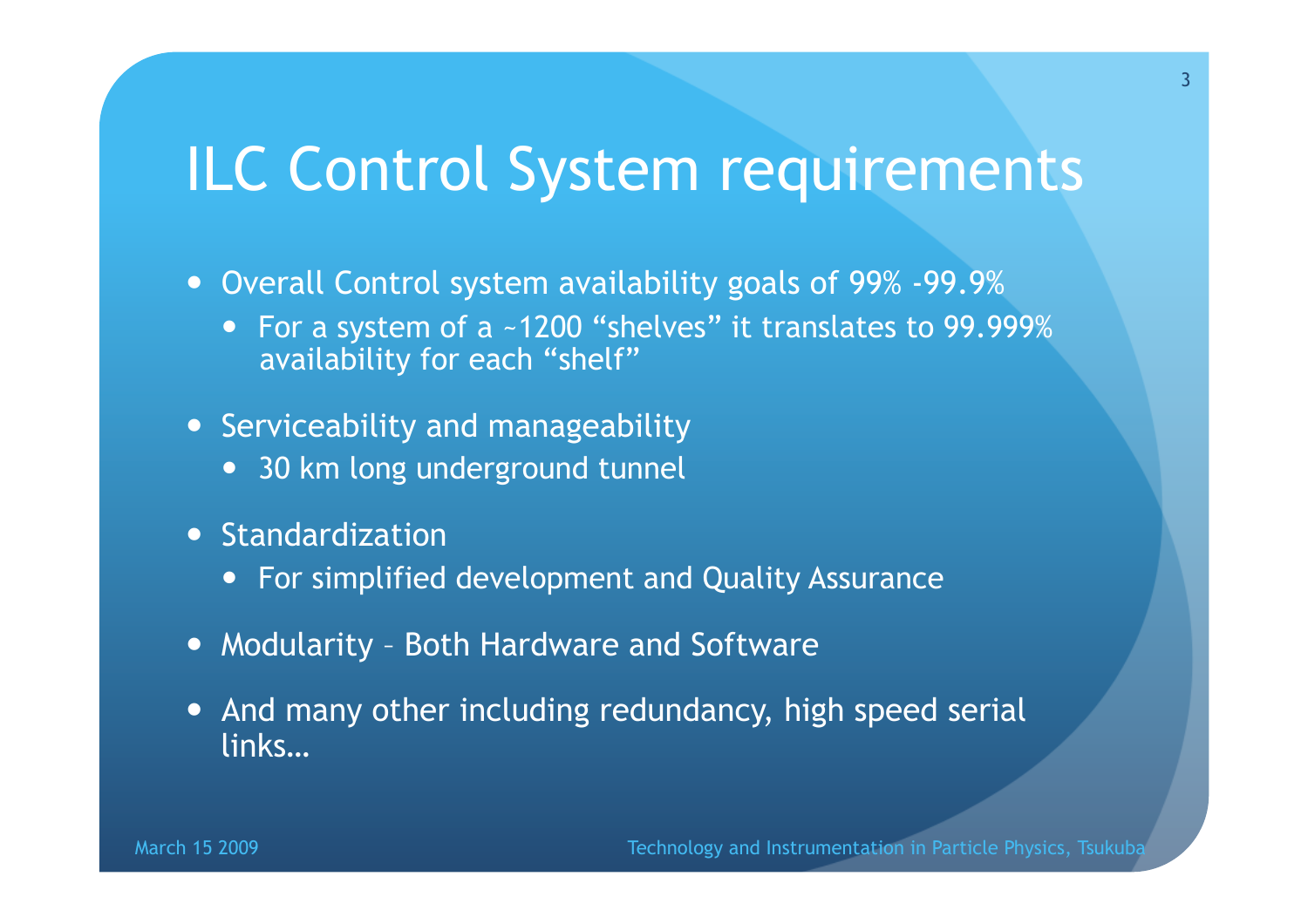### ATCA as a platform for ILC control system

- **Advanced Telecom Computing Architecture (ATCA)** embodies most of the required features
- Designed to provide 99.999% availability
- **Modularity** 
	- separate back-pane and front
	- HOT SWAP
- Redundancy Power supply, cooling, serial back-pane
- Extensive manageability
- And more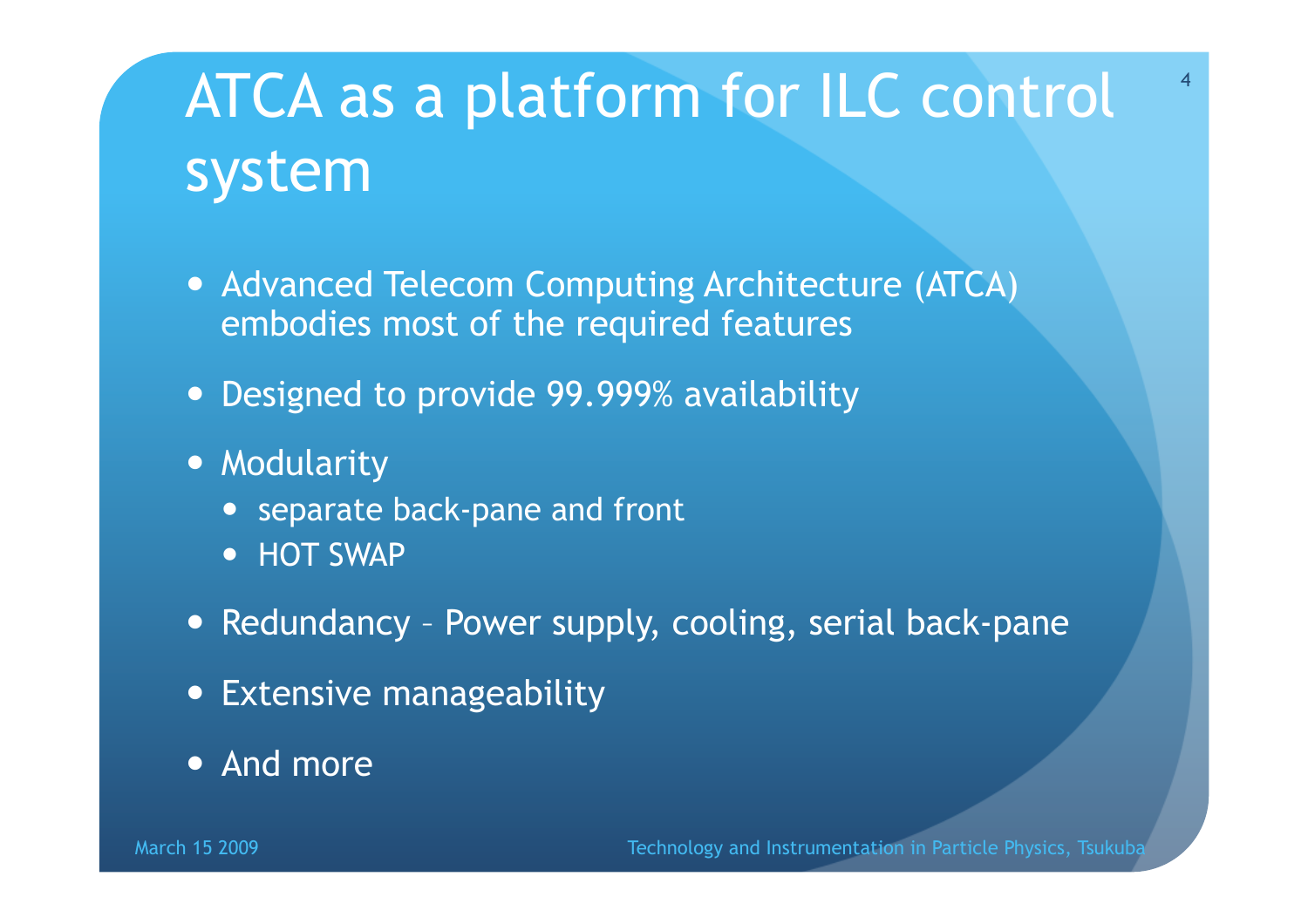#### Service Availability Forum

#### • Objectives:

- Develop and publish high service availability and management software interface specifications
- Promote and facilitate their adoption by the industry
- Members Leading telecom industry companies
- Primary specifications:
	- HPI Hardware Platform Interface for hardware resource monitoring and management, similar to IPMI
	- AIS Application Interface Specification for software monitoring and management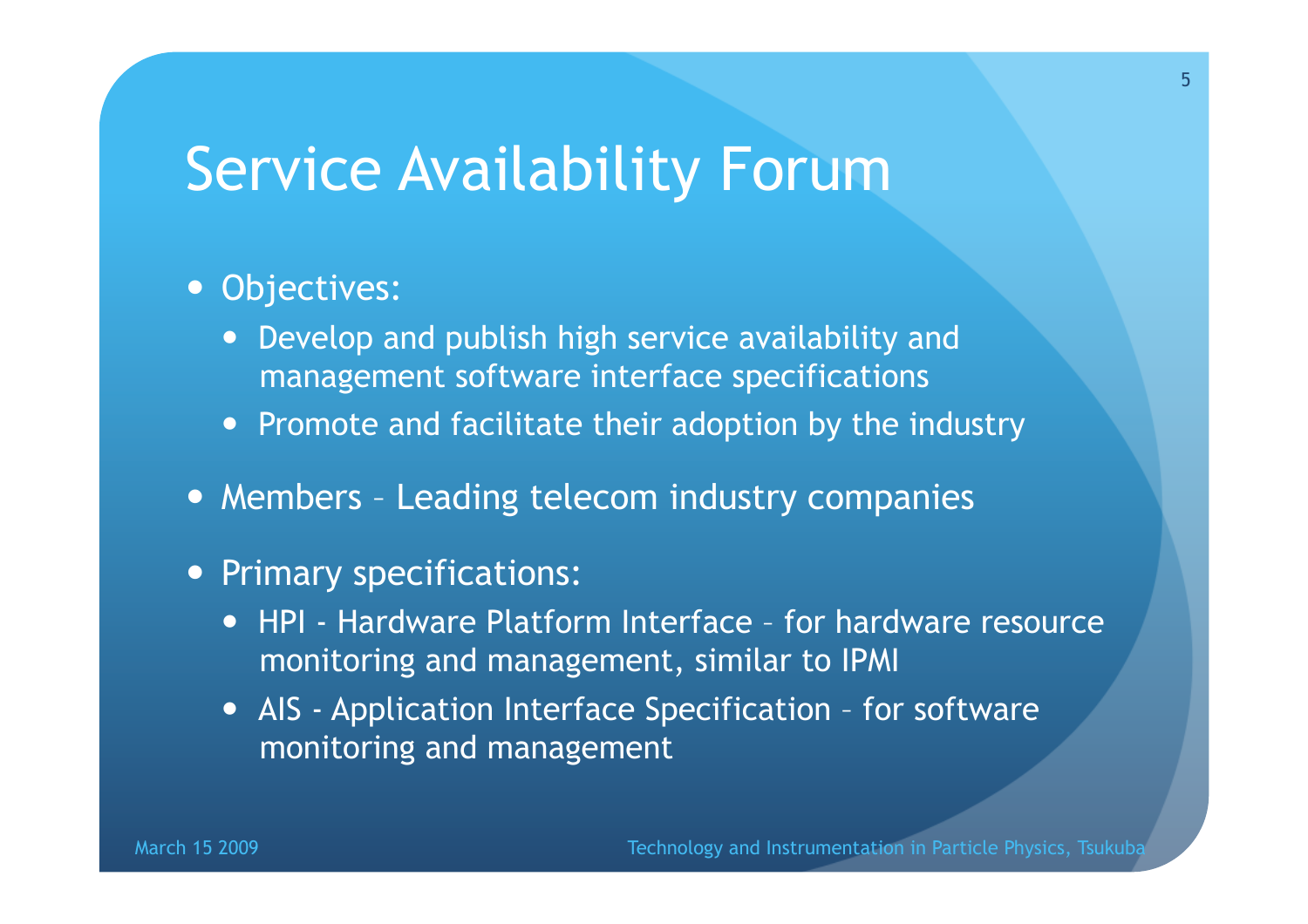### **SAF Specifications**

- Represent current "best-practices" of Telecom Industry in building HA applications
	- And this may be applicable for accelerator control systems as well
- C and Java API
- Provide a framework and guidelines for development of HA applications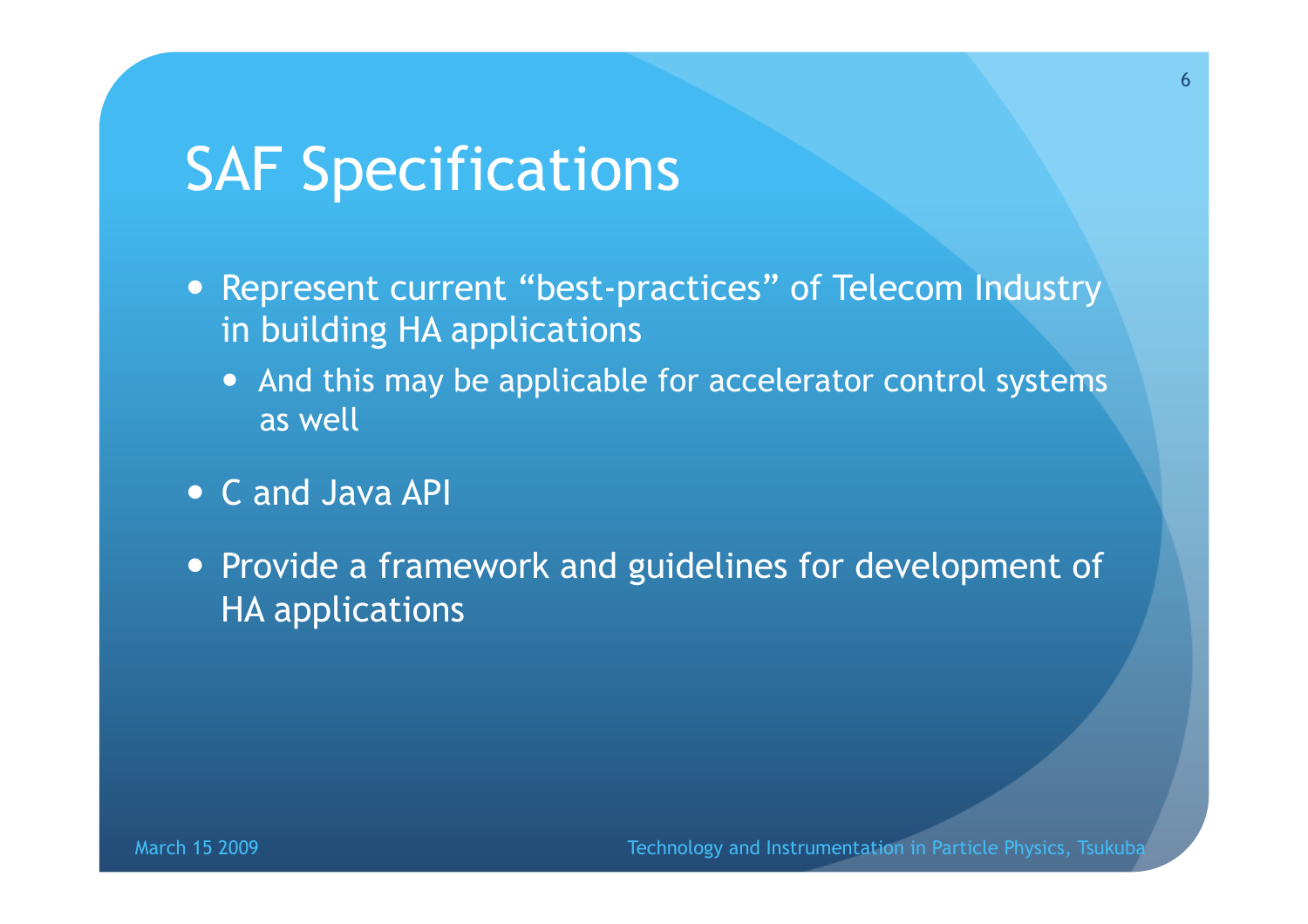#### Basic architecture

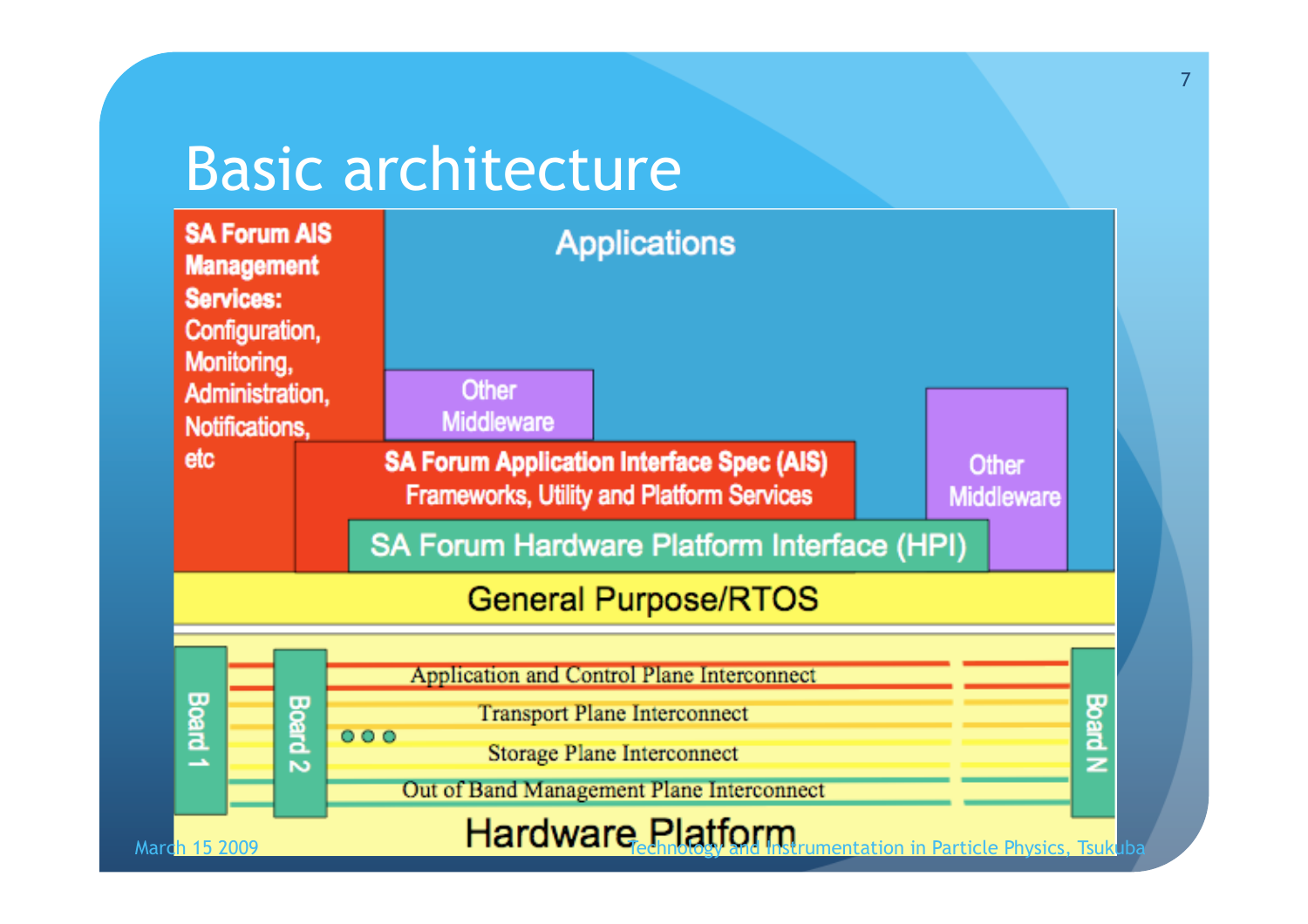#### Basic Architecture

#### Hardware



March 15 2009

Technology and Instrumentation in Particle Physics, Tsukuba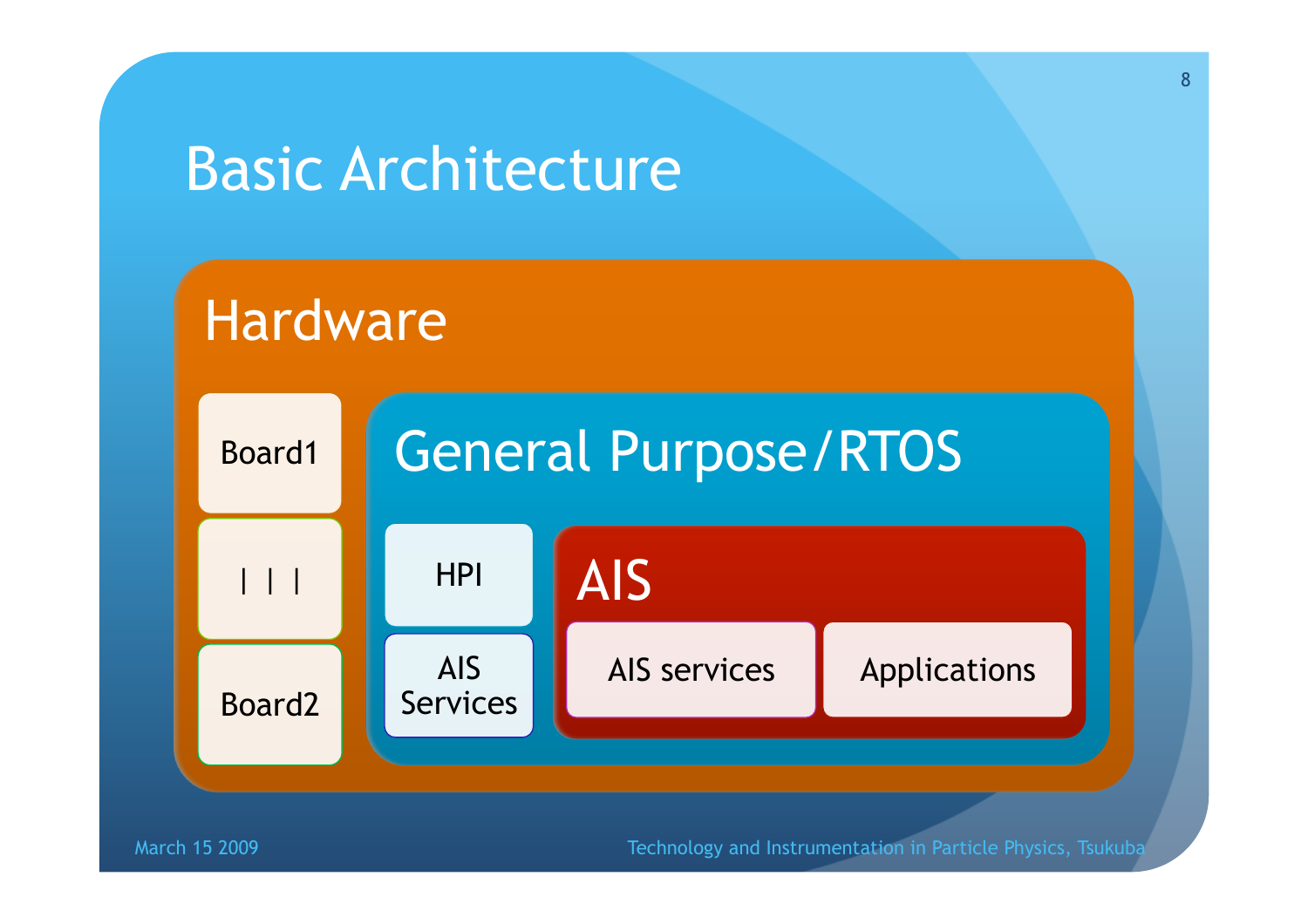### HPI – Hardware Platform Interface

- Inventory  $\alpha$  configuration what components are in the system HW, serial numbers, location
- Control Hot Swap, Power up/down, reset, firmware upgrade, watchdogs…
- Monitoring temperature, voltage, fan speed, LED...
- Portable Abstract, support various factors/ architectures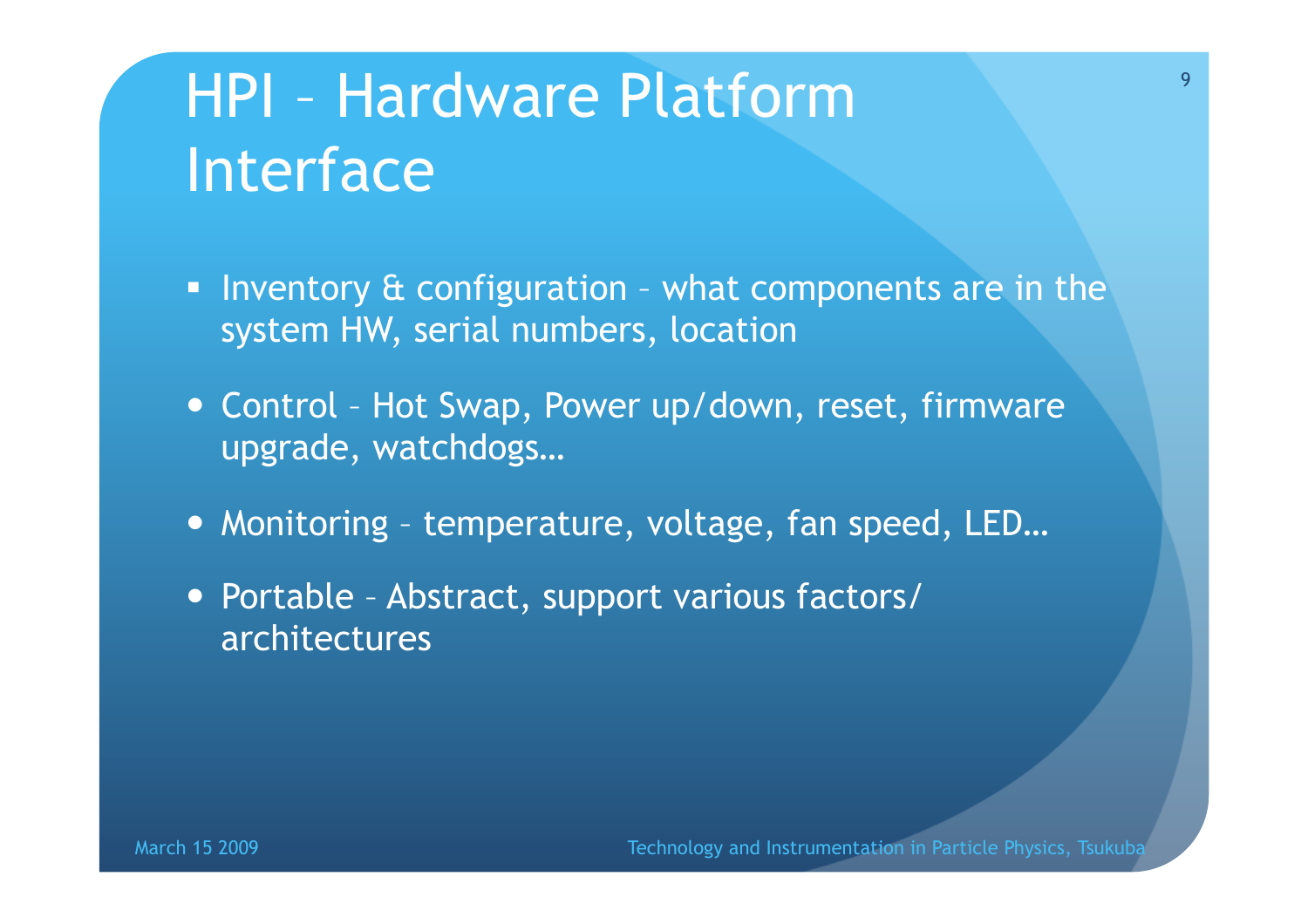#### HPI – Reasons to use

- **Hides platform specific or proprietary features from** application
- Eliminates proprietary application interface allows fast porting to other platforms
- **Remote control via HPI-SNMP**

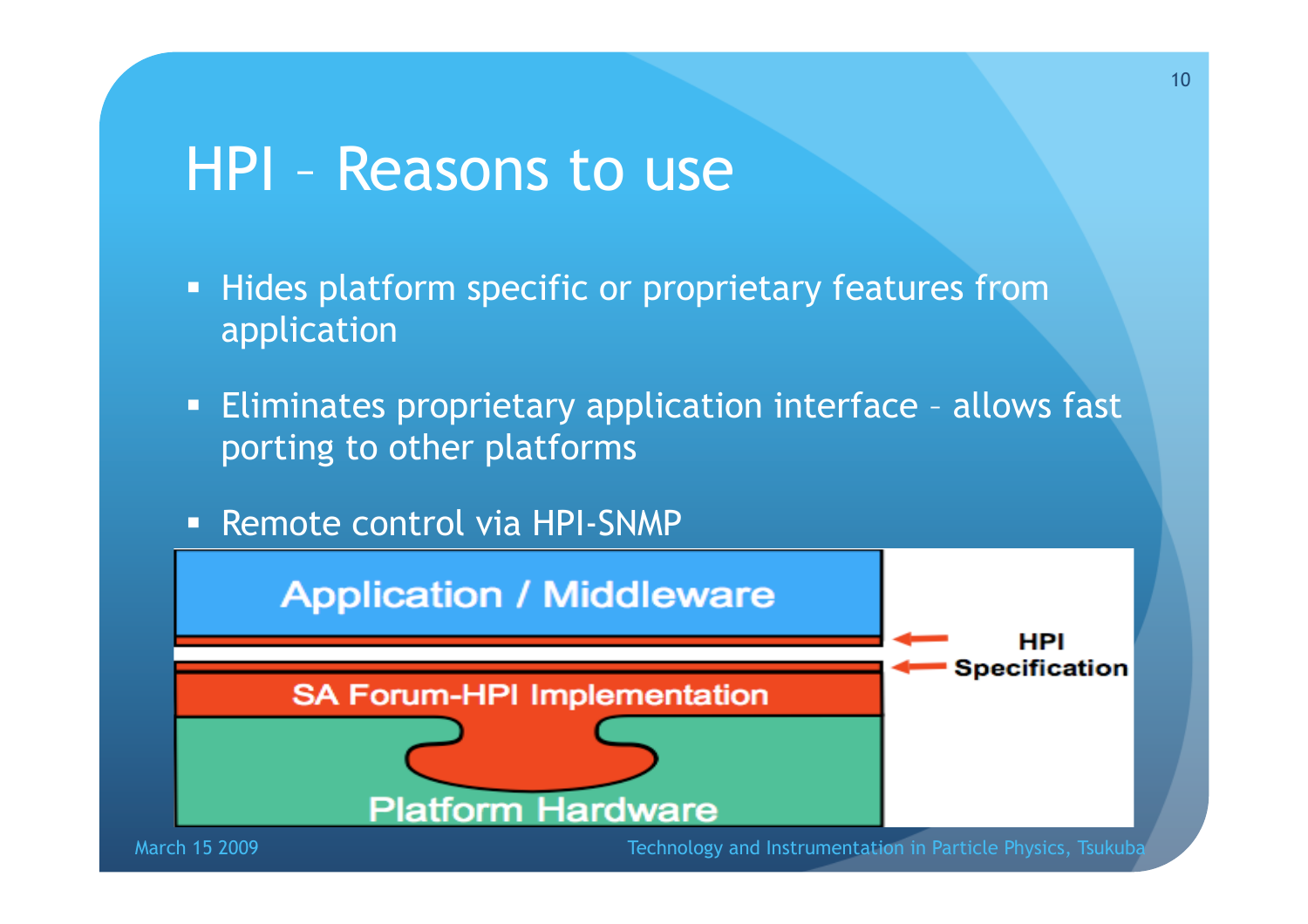### HPI usage example – Redundant EPICS IOC

- ATCA shelf with two CPU blades
- Running two Redundant EPICS IOC
- HPI is used to monitor the health of each blade
- This information is used to make decision on failover

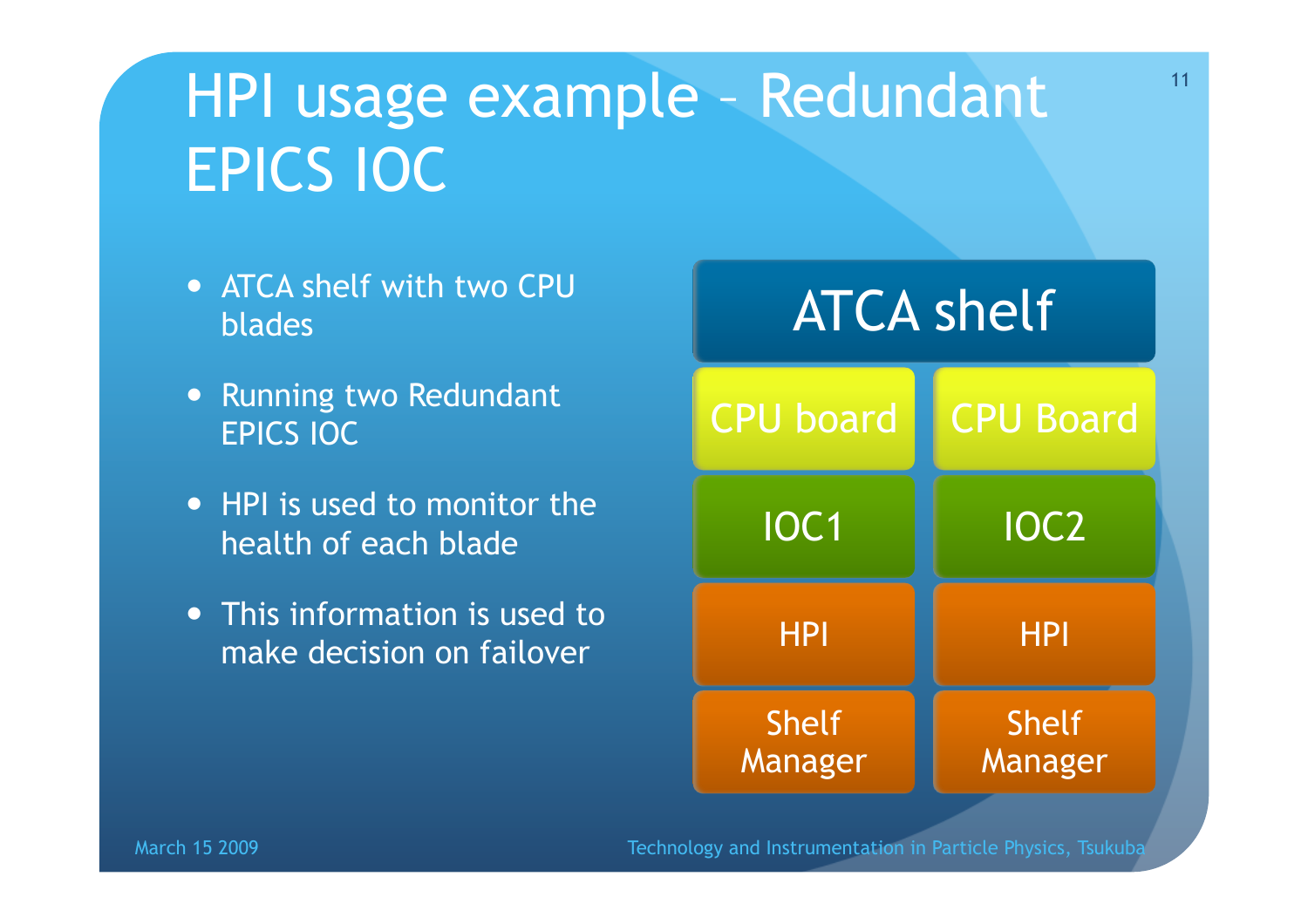### HPI usage example – Redundant EPICS IOC

- HPI is Platform independent
- . Instead of ATCA we can use "conventional" server PC
- OpenHPI has /dev/sysfs mappings on Linux

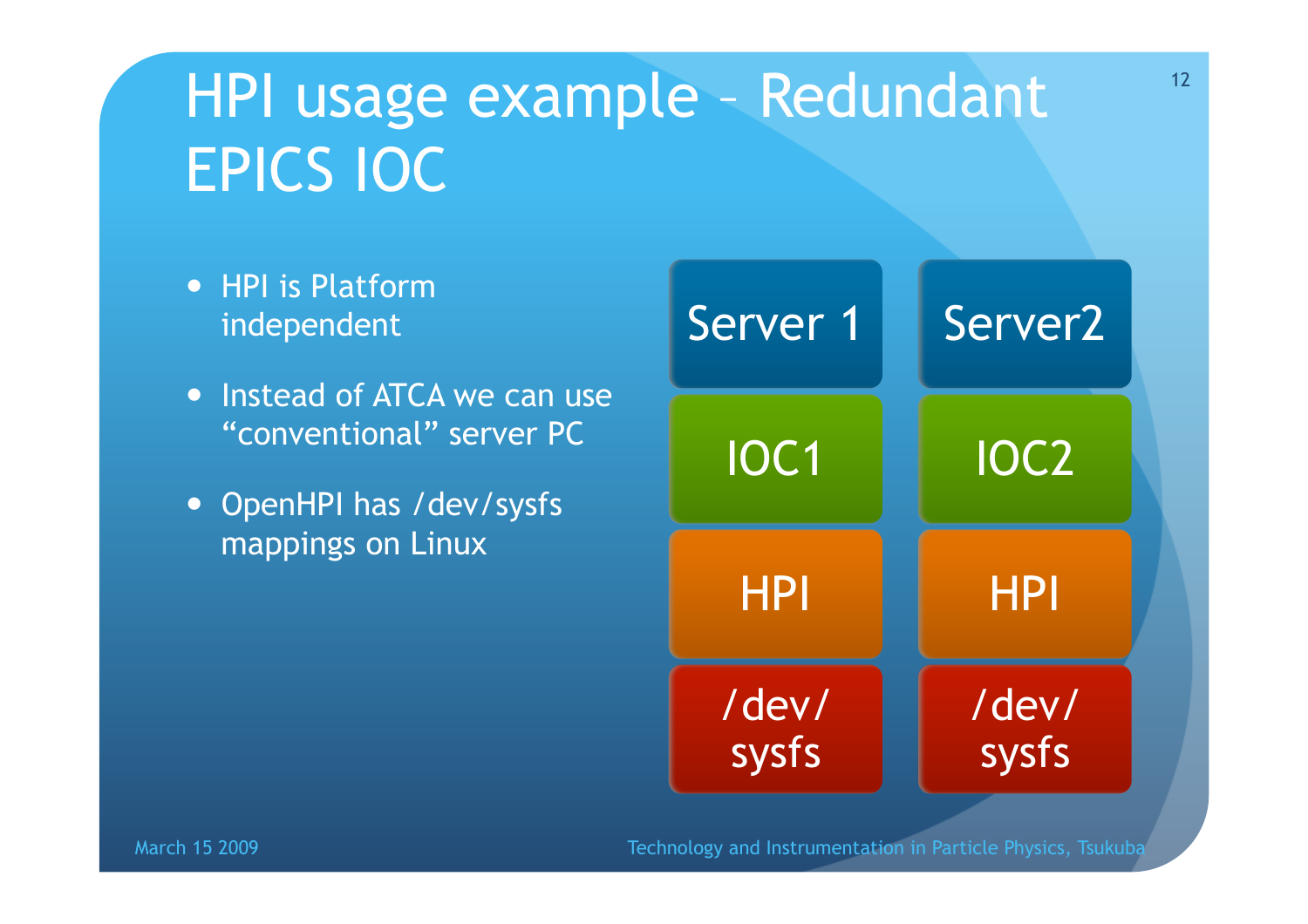## AIS – Application Interface Specification

- AIS is a set of open standard interface specifications
- AIS defines an API for middleware between the applications and the operating system
- It is divided into the areas:
	- Availability Management Framework
	- Cluster Membership Service
	- **•** Log Service
	- **Event Service**
	- Lock Service
	- Checkpoint Service
	- **•** Message Service
	- Information management Model

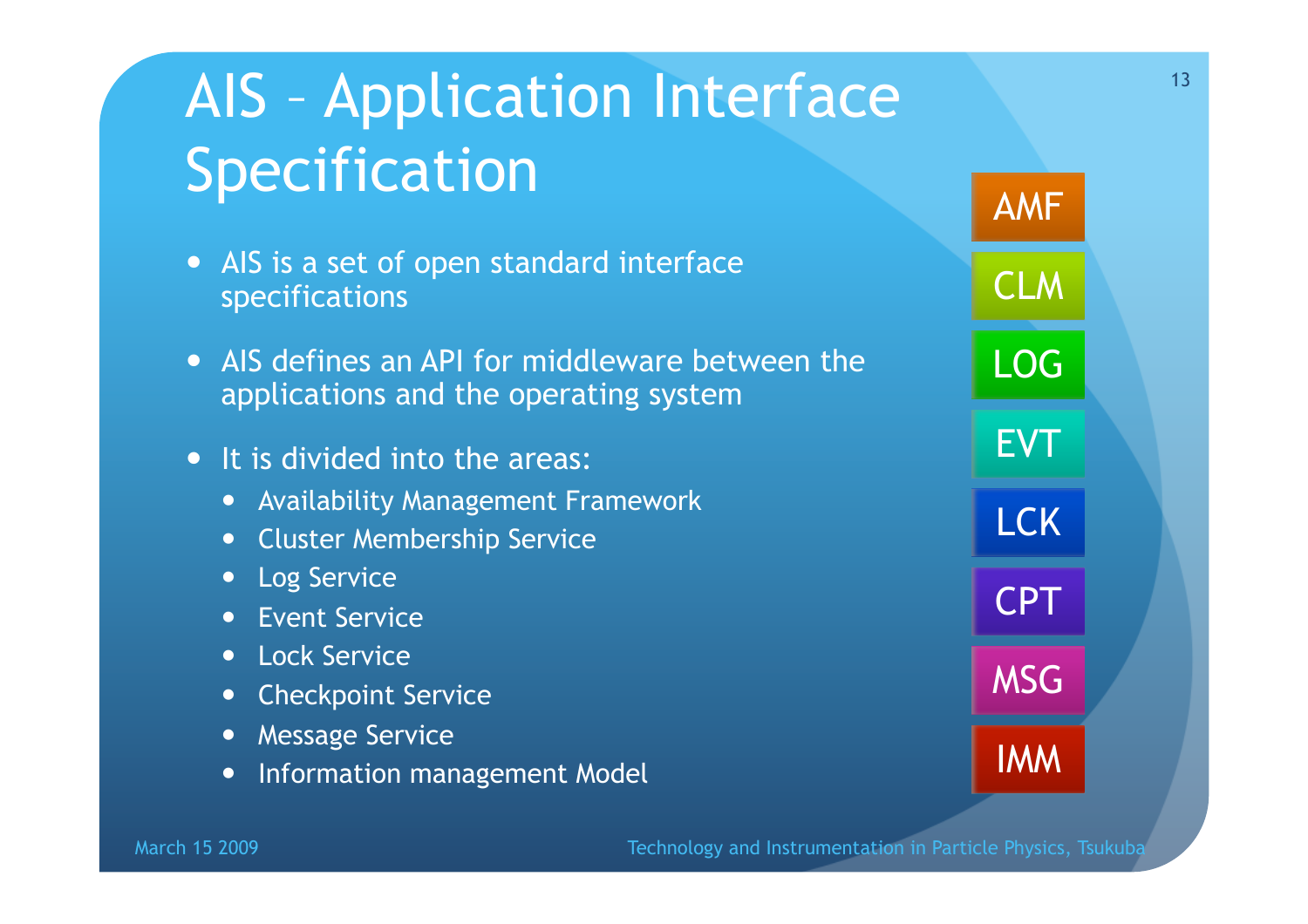#### Further topics

- AIS benefits and reasons to use
- AIS implementations ?
	- OpenSAF, OpenAIS, OpenClovis
- Examples of AIS usage
	- "cold" standby redundant IOC Claude Sanders APS
	- EPICS caGW proposal Claude Sanders APS
	- My experience ?

March 15 2009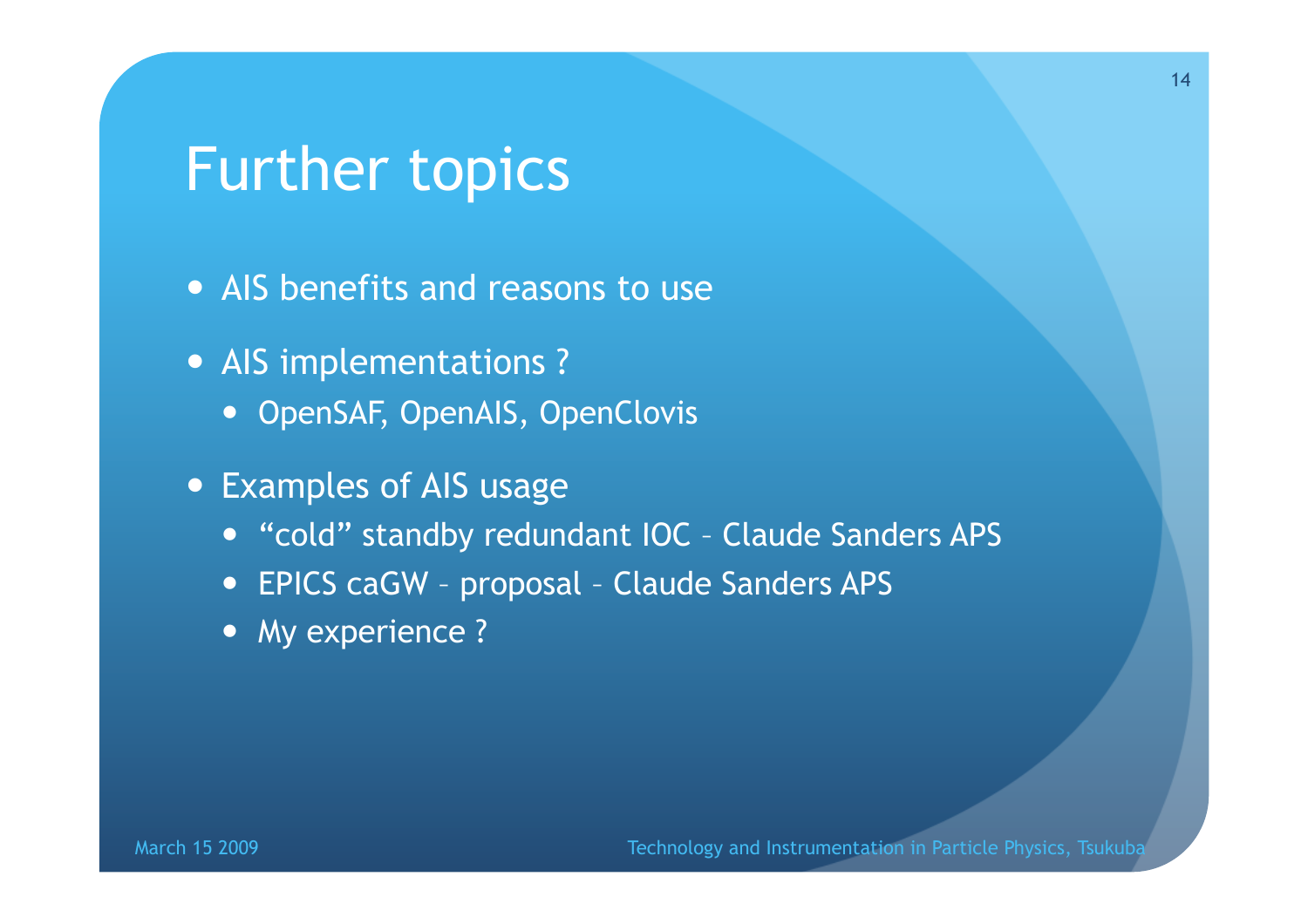#### Conclusion

- ATCA is being actively adopted by accelerator people, new boards being developed, Physics ATCA initiative
- As for the software HPI & AIS offer extensive base for hardware and software management. And a framework and guidelines for development of HA applications
- HPI & AIS Possible areas of usage in accelerator controls
	- IOCs
	- Nameservers
	- Gateways
	- Embedded CPUs (FPGA)